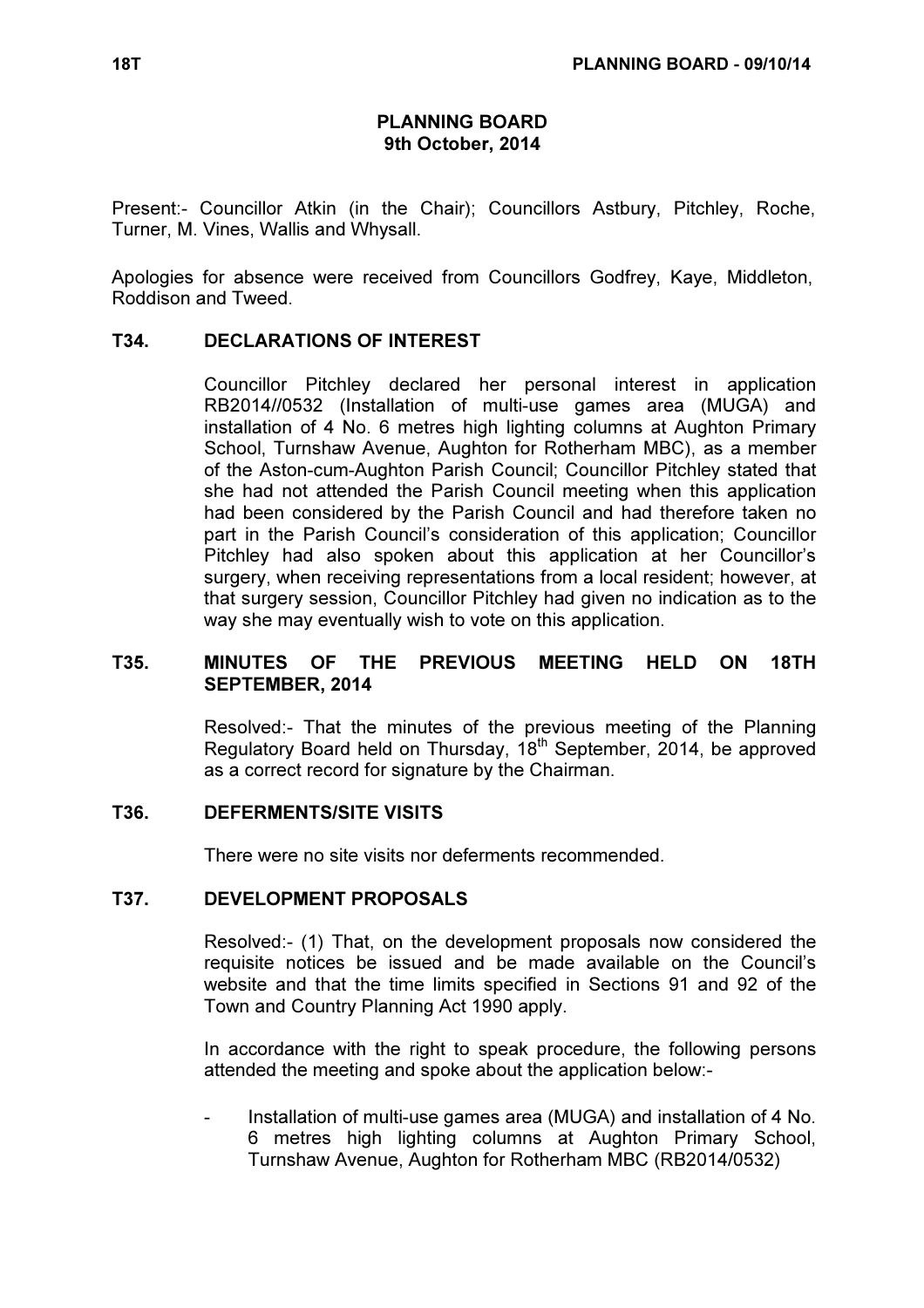Mrs. Swindells (School Head Teacher – on behalf of the Applicant) Mrs. O'Brien (Objector)

A letter of objection was also read out on behalf of Mr and Mrs Tillery (Objectors)

(2) That applications RB2014/0532, RB2014/0936, RB2014/0953, RB2014/1097, RB2014/1112 and RB2014/1168 be granted for the reasons adopted by Members at the meeting and subject to the relevant conditions listed in the submitted report.

(Councillor Pitchley declared her personal interest in application RB2014//0532 (Installation of multi-use games area (MUGA) and installation of 4 No. 6 metres high lighting columns at Aughton Primary School, Turnshaw Avenue, Aughton for Rotherham MBC), as a member of the Aston-cum-Aughton Parish Council; Councillor Pitchley stated that she had not attended the Parish Council meeting when this application had been considered by the Parish Council and had therefore taken no part in the Parish Council's consideration of this application; Councillor Pitchley had also spoken about this application at her Councillor's surgery, when receiving representations from a local resident; however, at that surgery session, Councillor Pitchley had given no indication as to the way she may eventually wish to vote on this application)

### T38. OUTLINE APPLICATION FOR THE DEMOLITION OF EXISTING (MODERN) FARM BUILDINGS AND CREATION OF RESIDENTIAL DEVELOPMENT AT LAND AT HIGHFIELD FARM, MELTON HIGH STREET, WATH UPON DEARNE (RB2013/1399)

 Further to Minute No. T99(2) of the meeting of the Planning Board held on 24th April, 2014, consideration was given to a report of the Director of Planning and Regeneration Service concerning the above application for planning permission.

Resolved:- (1) That the Council enter into an agreement with the developer under Section 106 of the Town and Country Planning Act 1990 for the purposes of securing the following:-

(a) a contribution of £2,342 per open market dwelling towards the provision of additional school places within the catchment area;

(b) the provision of 15% affordable housing on site; and

(c) a management plan to provide details of the maintenance in perpetuity of any on site open space.

(2) That, consequent upon the satisfactory signing of such an agreement, referred to at (1) above, the Council resolves to grant permission for the proposed development, subject to the following reasons for grant and conditions:-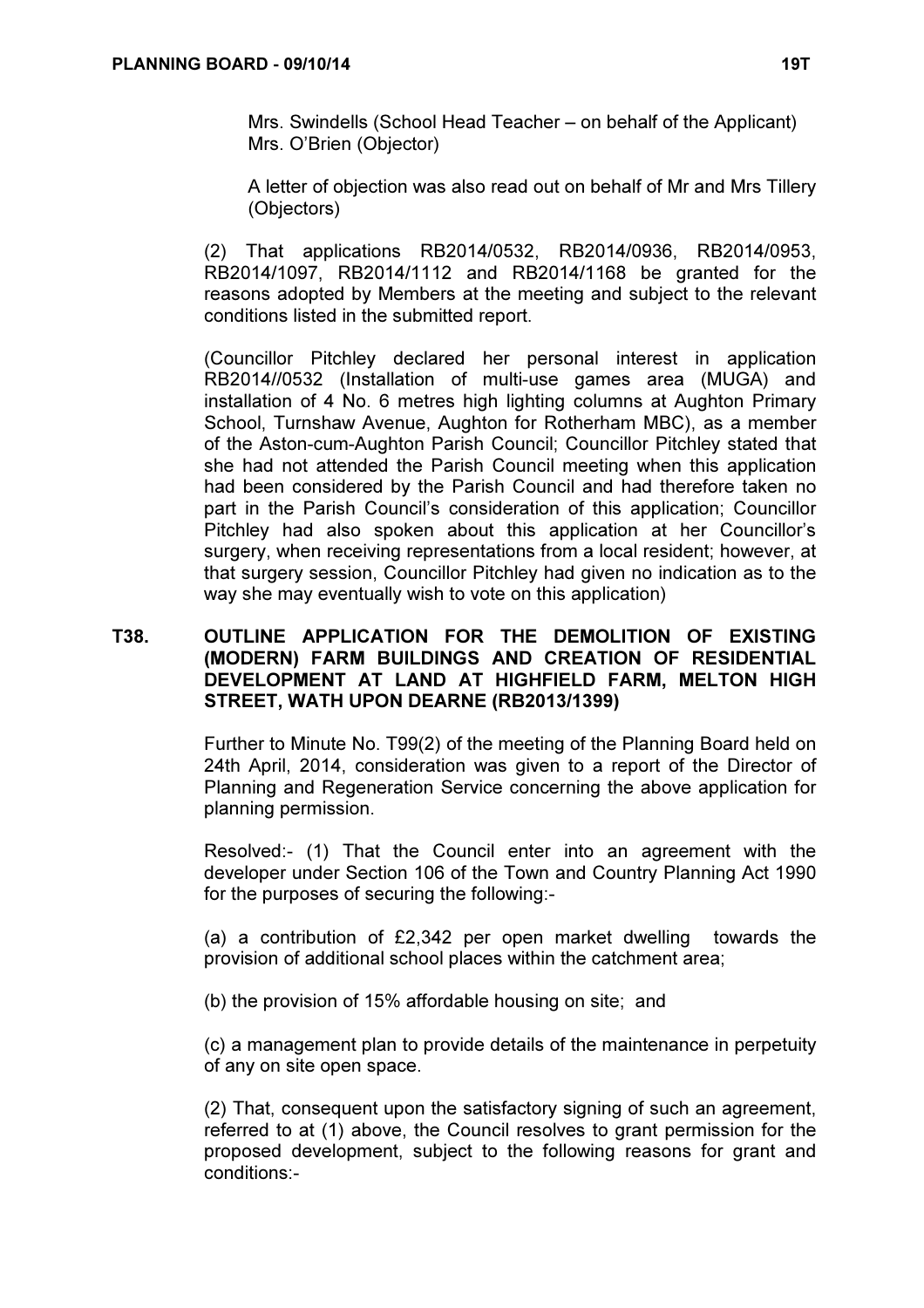#### 01

Before the commencement of the development, details of the layout, scale, appearance, access and landscaping of the site shall be submitted to and approved by the Local Planning Authority and the development shall be carried out in accordance with the approved details.

### Reason

No details of the matters referred to having been submitted, they are reserved for the subsequent approval of the Local Planning Authority.

### 02

- a. Application for approval of reserved matters must be made within five years of the date of this permission.
- b. The development hereby approved must be begun not later than whichever is the later of the following dates:
	- I. The expiration of five years from the date of this permission; OR
	- II. The expiration of two years from the final approval of the reserved matters or, in the case of approval on different dates, the final approval of the last such matter to be approved.

#### Reason

In order to comply with the requirements of the Town and Country Planning Act 1990.

#### 03

The permission hereby granted shall relate to the area shown outlined in red on the approved site plan.

#### Reason

To define the permission and for the avoidance of doubt.

#### 04

The reserved matters application pursuant to this permission shall take account of the existence of Listed Buildings at Highfield Farm and the proposed layout shall provide a separation distance of a minimum of 10 metres to these buildings to enable their setting to be retained.

#### Reason

In the interest of the setting and character of adjacent Listed Buildings in accordance with the NPPF.

### 05

Prior to the commencement of development hereby approved, a scheme shall be submitted to and approved in writing by the Local Planning Authority detailing how the use of sustainable/public transport will be encouraged. The agreed details shall be implemented in accordance with a timescale to be agreed by the Local Planning Authority.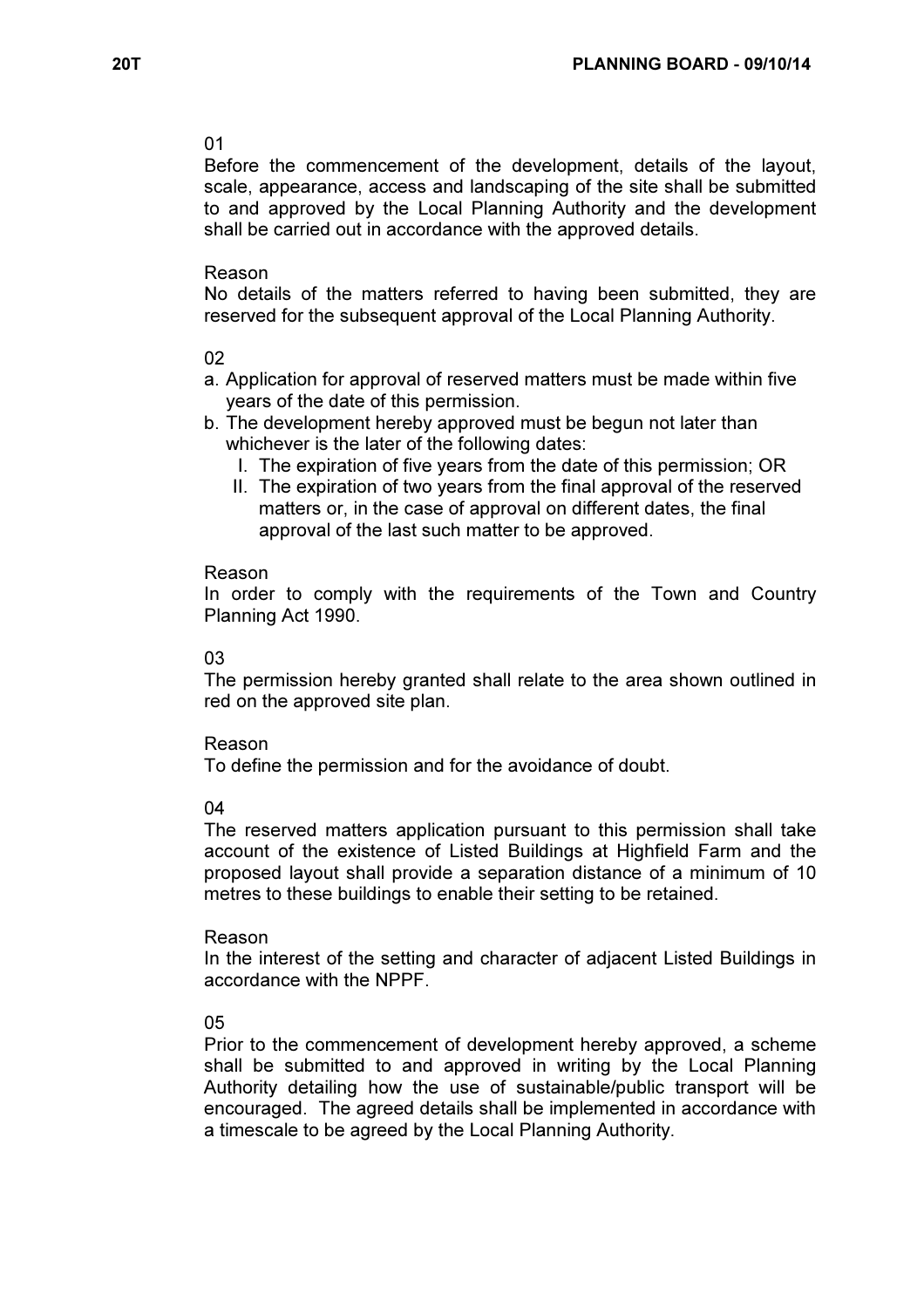# Reason

In order to promote sustainable transport choices.

# 06

The location and design of the proposed site access shall be designed in accordance with guidance from South Yorkshire Residential Design guide.

### Reason

In the interest of achieving a safe and adequate access into the site in accordance with the NPPF.

# 07

Provision shall be made for a prospectively adoptable road link to the adjacent land to the west of the site.

### Reason

In the interest of ensuring that the adjacent land is not precluded from development in the future.

# 08

The site layout shall be designed in accordance with guidance from South Yorkshire Residential Design guide and Manual for Streets and car parking facilities shall be provided in accordance with the Council's Car Parking Standards

### Reason

To ensure an appropriate and acceptable layout including provision of adequate car parking and inter-house spacing standards within the development.

# 09

Before the development is commenced road sections, constructional and drainage details shall be submitted to and approved by the Local Planning Authority, and the approved details shall be implemented before the development is completed.

### Reason

No details having been submitted they are reserved for approval.

# 10

No development, including any demolition and groundworks, shall take place until the applicant, or their agent or successor in title, has submitted a Written Scheme of Investigation (WSI) that sets out a strategy for archaeological investigation and this has been approved in writing by the Local Planning Authority. The WSI shall include:-

- The programme and method of site investigation and recording.
- The requirement to seek preservation *in situ* of identified features of importance.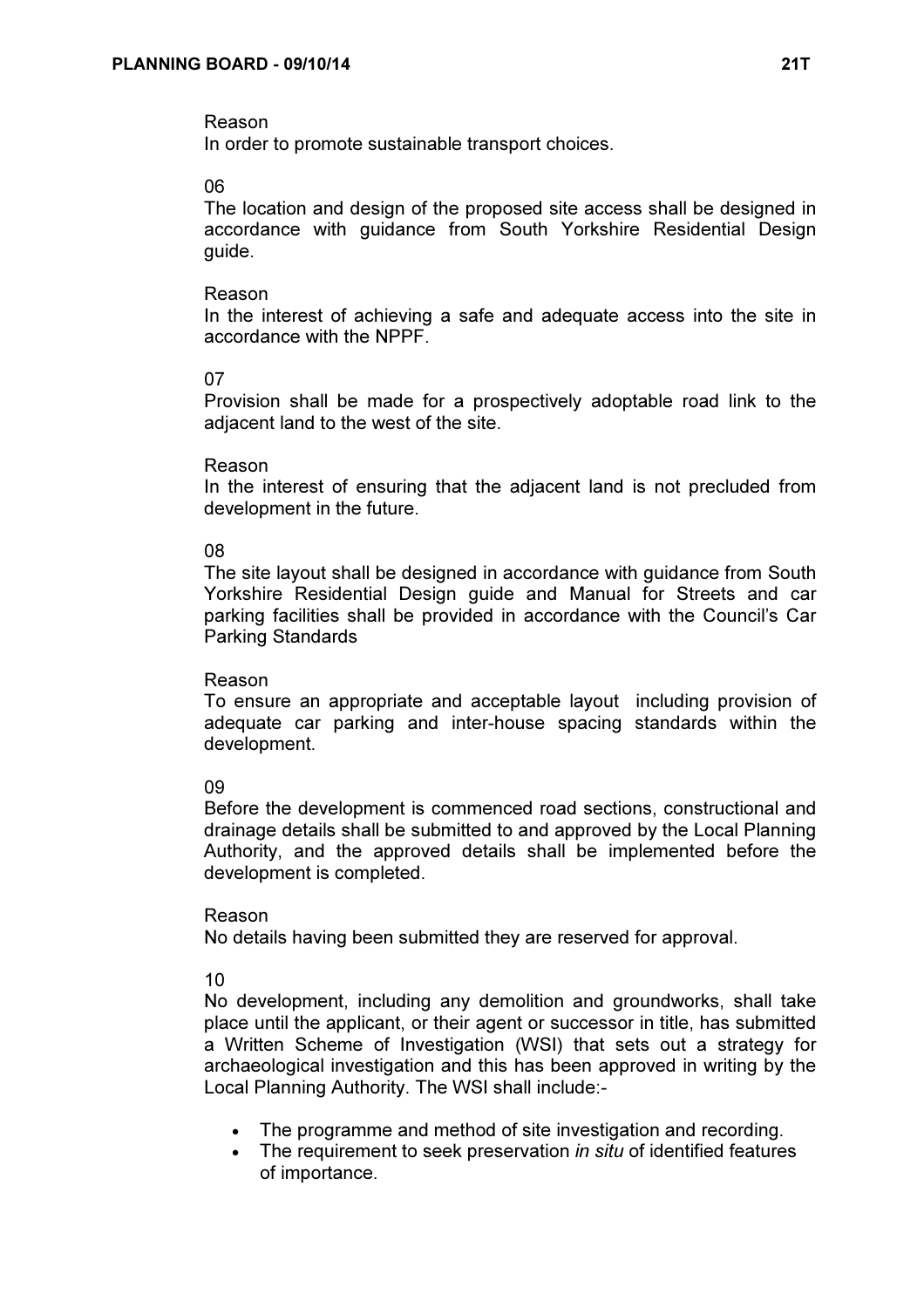- The programme for post-investigation assessment.
- The provision to be made for analysis and reporting.
- The provision to be made for publication and dissemination of the results.
- The provision to be made for deposition of the archive created.
- Nomination of a competent person/persons or organisation to undertake the works.
- The timetable for completion of all site investigation and postinvestigation works.

Thereafter the development shall only take place in accordance with the approved WSI and the development shall not be brought into use until the Local Planning Authority has confirmed in writing that the requirements of the WSI have been fulfilled or alternative timescales agreed.

#### Reason

To ensure that any archaeological remains present, whether buried or part of a standing building, are investigated and a proper understanding of their nature, date, extent and significance gained, before those remains are damaged or destroyed and that knowledge gained is then disseminated.

#### 11

The detailed plans to be submitted in accordance with the requirements of this permission shall include a tree survey in accordance with BS 5837:2012 Trees in Relation to Design, demolition and construction Recommendations.

#### Reason

In order that the Local Planning Authority may consider the desirability of retaining trees in the interests of amenity and in accordance with UDP Policies ENV3 'Borough Landscape', ENV3.1 'Development and the Environment', ENV3.2 'Minimising the Impact of Development' and ENV3.4 'Trees, Woodlands and Hedgerows'.

#### 12

No tree or hedge shall be cut down, uprooted or destroyed nor shall any tree or hedge be pruned other than in accordance with the approved plans and particulars, without the written approval of the Local Planning Authority. Any pruning works approved shall be carried out in accordance with British Standard 3998 (Tree Work).

If any tree or hedge is removed, uprooted or destroyed or dies, another tree or hedge shall be planted in the immediate area and that tree or hedge shall be of such size and species, and shall be planted at such time, as may be specified in writing by the Local Planning Authority.